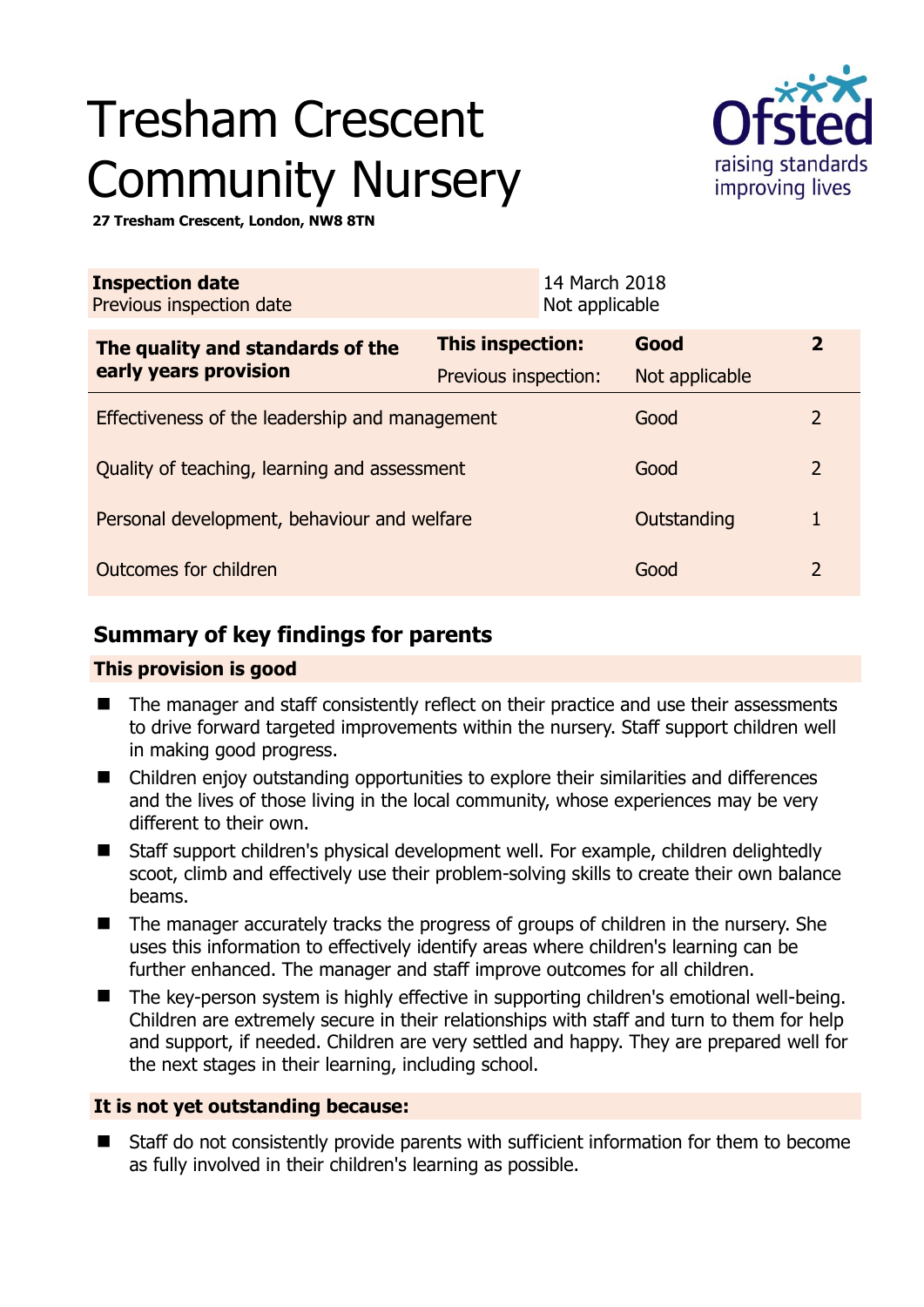## **What the setting needs to do to improve further**

#### **To further improve the quality of the early years provision the provider should:**

 $\blacksquare$  review and enhance the systems for communication between parents and staff to support the continuity of children's learning more effectively.

#### **Inspection activities**

- The inspector observed different activities, including outdoor play, and assessed the impact on children's learning.
- The inspector undertook a joint observation with the manager.
- $\blacksquare$  The inspector held a meeting with the manager.
- The inspector looked at a selection of policies, children's records, and documents relating to the suitability of staff. She discussed self-evaluation with the manager.
- The inspector talked to staff, children and parents to gather their views.

#### **Inspector**

Ceri Callf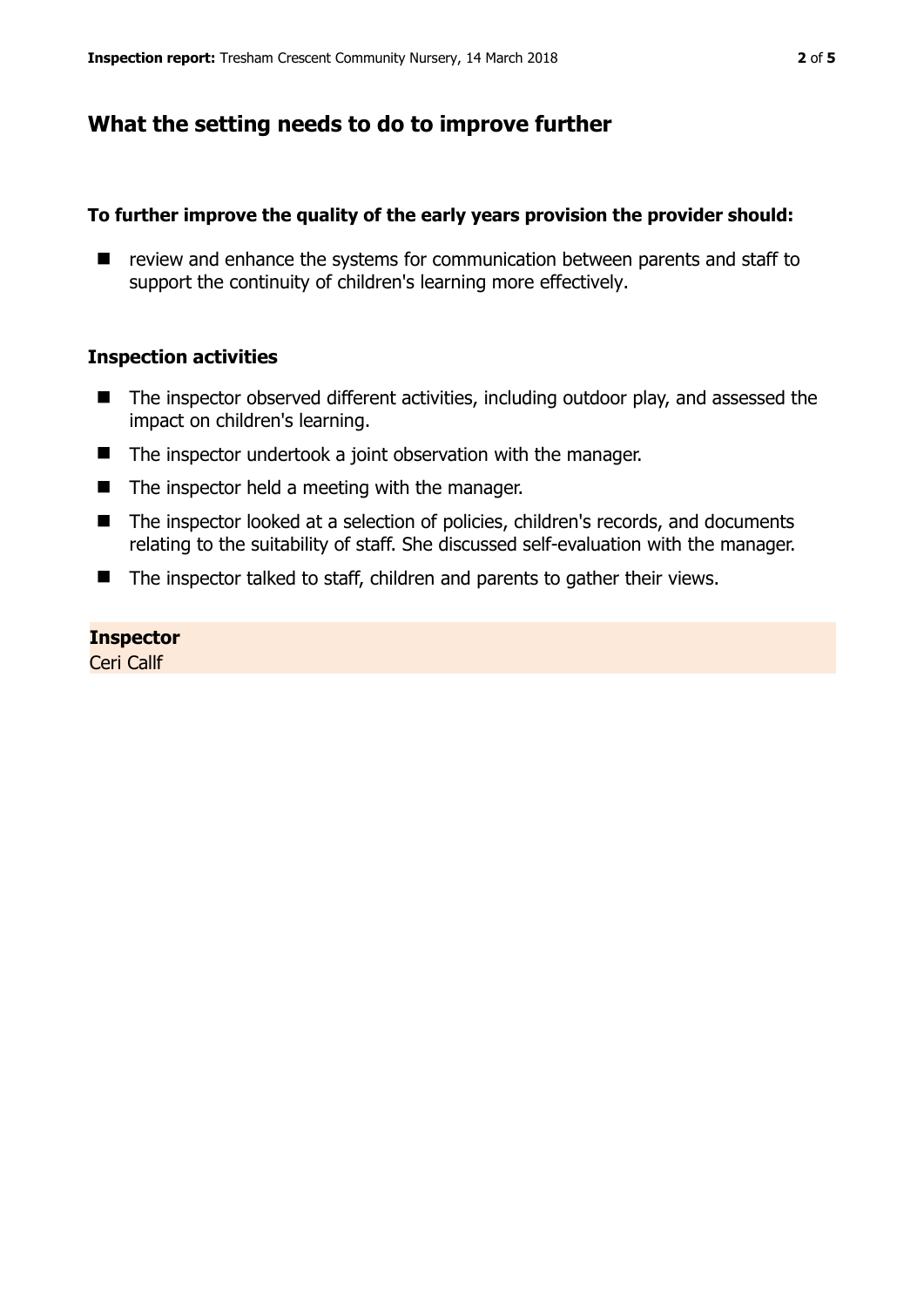## **Inspection findings**

#### **Effectiveness of the leadership and management is good**

Safeguarding is effective. The manager ensures that staff are confident in their understanding of the signs and symptoms which may give cause for concern about a child's welfare. Staff have completed training updates about how to identify any children who may be at risk of exposure to extreme ideas or behaviours. The manager consistently supports the professional development of staff, for example, through regular supervisions and training. Staff effectively use the skills and knowledge they gain from their training to enhance, for instance, how they observe and record children's progress. Regular risk assessments are carried out and the manager uses these to make improvements to security at the nursery.

#### **Quality of teaching, learning and assessment is good**

Overall, parents say they are happy with the nursery. They provide detailed information about what their children know and can do when they join the nursery. Staff consistently provide children with interesting ways to develop their learning. For example, children explore their early writing and mathematical skills as they use large pieces of paper while lying on the floor. Children enjoy sensory experiences as they explore foam and play dough enriched with glitter. Children are supported well in learning about how to lead a healthy lifestyle. For example, they relish eating nutritious and appealing meals.

#### **Personal development, behaviour and welfare are outstanding**

Children have inspirational opportunities to be part of the local community. The youngest children delightedly explore their local market and happily interact with people who stop and talk to them. Older children regularly join residents in a local care home to complete puzzles, sing and enjoy each other's company. They develop a deep understanding about how to care for their environment. For example, they paint railings and fences and create planted areas for local residents. Children display high levels of empathy and happily include all children in their activities. This particularly supports children who have special educational needs (SEN) and/or disabilities. Children consistently explore, question and use their highly developed imaginations to build on their excellent knowledge of how to keep themselves safe and well.

#### **Outcomes for children are good**

Children are self-motivated and independent learners. They confidently make links between their lives outside the nursery and their activities within. For example, they copy a well-known television cookery competition in their mud kitchen and excitedly become chefs who 'cook' a variety of different dishes. Younger children use their developing language skills to make their own sounds to accompany their play. For instance, they delightedly make rain sounds as they pour rice and roar like dinosaurs.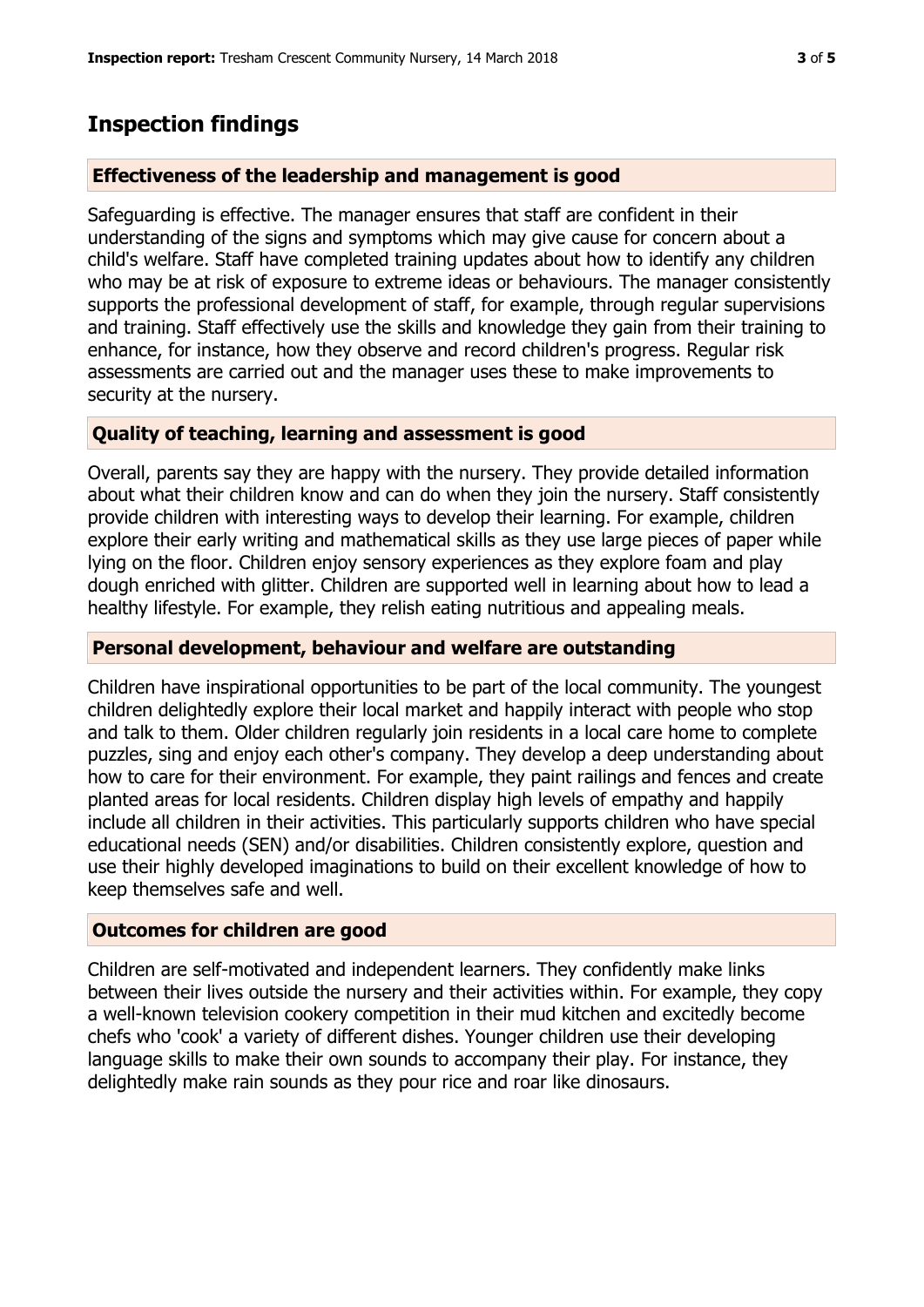## **Setting details**

| Unique reference number                             | EY496238                                               |  |  |
|-----------------------------------------------------|--------------------------------------------------------|--|--|
| <b>Local authority</b>                              | Westminster                                            |  |  |
| <b>Inspection number</b>                            | 1035718                                                |  |  |
| <b>Type of provision</b>                            | Full-time provision                                    |  |  |
| Day care type                                       | Childcare - Non-Domestic                               |  |  |
| <b>Registers</b>                                    | Early Years Register, Compulsory Childcare<br>Register |  |  |
| Age range of children                               | $0 - 3$                                                |  |  |
| <b>Total number of places</b>                       | 51                                                     |  |  |
| Number of children on roll                          | 79                                                     |  |  |
| <b>Name of registered person</b>                    | The London Early Years Foundation                      |  |  |
| <b>Registered person unique</b><br>reference number | RP901332                                               |  |  |
| Date of previous inspection                         | Not applicable                                         |  |  |
| <b>Telephone number</b>                             | 0207 592 3600                                          |  |  |

Tresham Crescent Community Nursery registered in 2016. The nursery is open from Monday to Friday from 8am to 6pm for 51 weeks of the year. There are 16 members of staff. Of these, 15 hold relevant early years qualifications from level 2 to level 5. The nursery receives funding for the provision of free early education for children aged two, three and four years.

This inspection was carried out by Ofsted under sections 49 and 50 of the Childcare Act 2006 on the quality and standards of provision that is registered on the Early Years Register. The registered person must ensure that this provision complies with the statutory framework for children's learning, development and care, known as the early years foundation stage.

Any complaints about the inspection or the report should be made following the procedures set out in the guidance 'Complaints procedure: raising concerns and making complaints about Ofsted', which is available from Ofsted's website: www.gov.uk/government/organisations/ofsted. If you would like Ofsted to send you a copy of the guidance, please telephone 0300 123 4234, or email enquiries@ofsted.gov.uk.